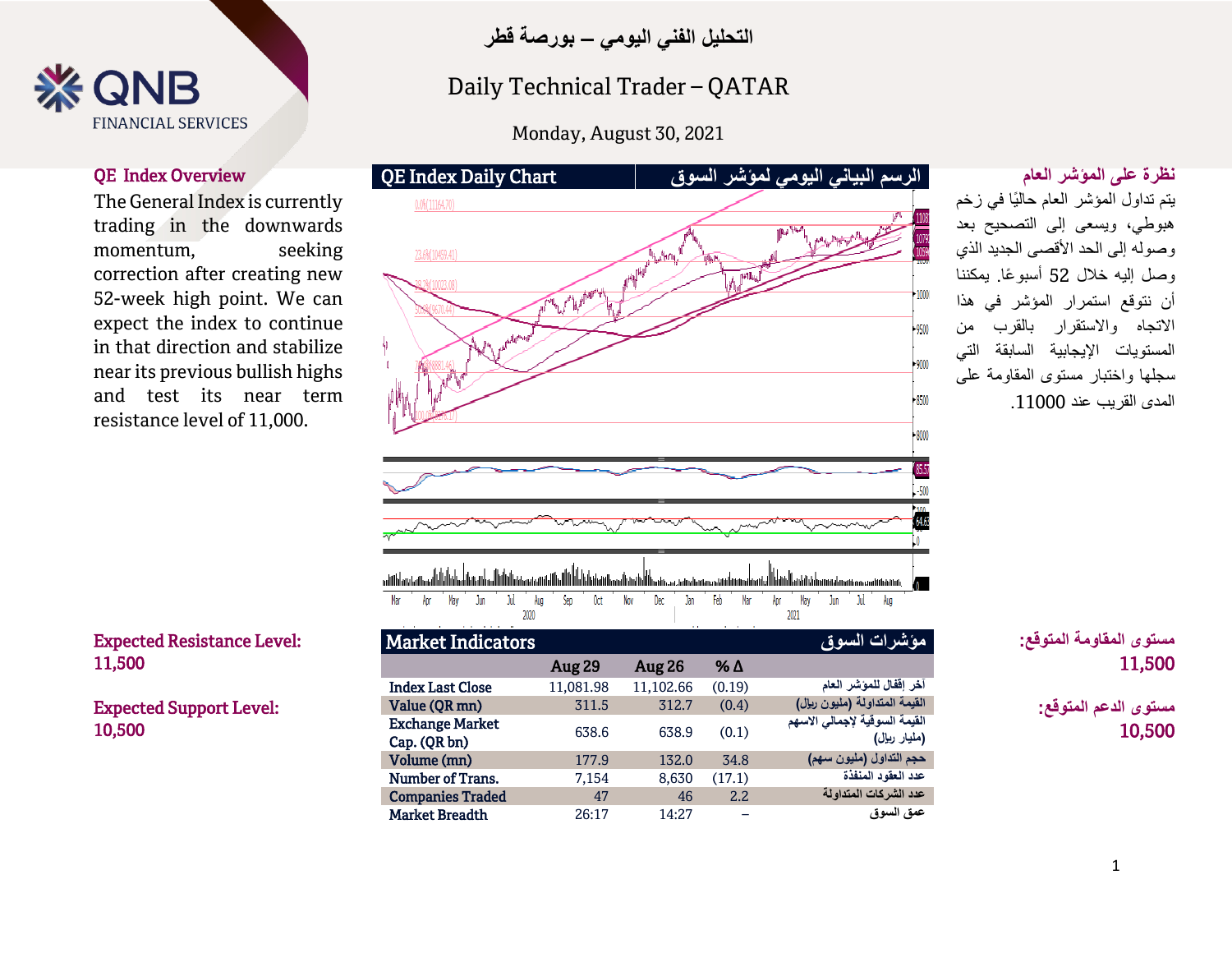أغلق السهم تحت مستوى المتوسط المتحرك الذي سجله خلال 50 يوماً. كما ونجح السهم في اختراق مستوى المقاومة. ونتوقع المزيد من الحركة الهبوطية.

# **األهداف السعرية المتوقعة:** 0.925 **لاير –** 0.908 **لاير**

نرجح البيع في حال اختراق السعر فوق مستوى 0.955 لاير.

> **مستوى ايقاف الخسارة المقترح: حسب ما يالئم المتداول**

The stock has closed below 50 day moving average. The stock has also bounced off the resistance line. We can expect further downward movement.



### Expected Target Price: QR0.925 – QR0.908

A price breakout below QR0.955 triggers the sell idea.

Suggested Stop-Loss Level: **Discretionary**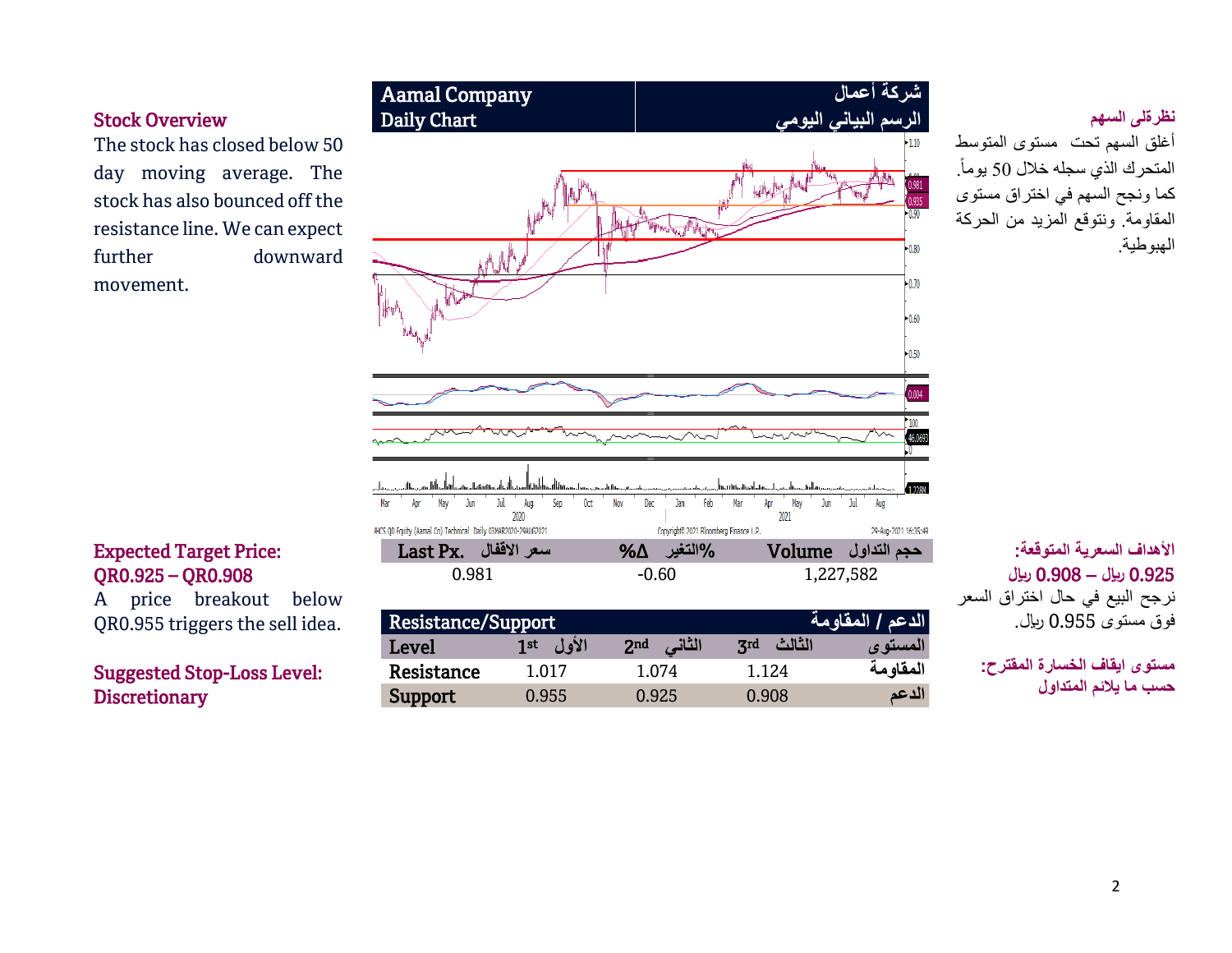### **التعريفات:**

**الشموع اليابانية:** وهي أحد طرق رسم الأسعار على طريقة يابانية قديمة<sub>.</sub> يحدد الرسم سعر الافتتاح والإغلاق وأعلى وأدنى سعر وصله السهم خلال فترة محددة. وتتكون الشمعة من "جسم" الشمعة حيث تتحدد بسعر الافتتاح والإغلاق. الشمعة الملونة تعني أن سعر الإلغان القال الافتتاح والعكس صحيح بالنسبة للشمعة البيضاء. للشمعة اليابانية ما يسمى بـ "ظل" الشمعة وهذا لظل يحدد أعلى وأقل سعر وصله السهم خلال الفترة المطلوبة. بصورة عامة، فإن شكل الشمعة له دلالات كثيرة من استمرار لاتجاه السهم أو انعكاسه.

**مستوى الدعم:**وهو المستوى الذي يتوقع فيه أن يشارك المتداولين فيه على الشراء أكثر من البيع، وهذا يقلل من احتمال انخفاض السهم إلى مستويات دنية.

**مستوى المقاومة:** وهو عكس مستوى الدعم، حيث يتوقع أن يقوم المتداولون بالبيع أكثر من الشراء، وذلك يقلل من احتمال ارتفاع السهم الى مستويات أعلى.

**المتوسط المتحرك البسيط:** هو متوسط حسابي يحسب معدل سعر السهم على عدد محدد من الفترات المختارة لهذا السبب يعتبر هذا المؤشر متأخر في إعطاء عالمات البيع والشراء. المتوسطات المستخدمة في تحليلنا تستخدم أسعار الإغلاق. بشكل عام، للمتوسطات أغراضا كثيرة، مثل أداة لمعرفة اتجاه السعر تأشيري، تقليل حدة تقلبات السعر والمستويات المحتملة للدعم والمقاومة وإلى غير ذلك من االستخدامات.

**عمق السوق:** يشير إلى عدد األوراق المالية التي تم تداولها وأقفلت على ارتفاع مقابل عدد األسهم المتراجعة في تبادل يوم معين.

**المتوسط المتحرك التقارب / التباعد )**MACD**):**هو مؤشر تداول يدل على التغيرات في قوة واتجاه وزخم أسعار األسهم من خالل مجموعة حسابات مكونة من ثالثة سالسل زمنية محسوبة من بيانات أسعار اإلغالقالتاريخية.

**مؤشر القوة النسبية )**RSI**):** وهو مؤشر فني يقارن قوة تحرك سعر السهم خالل فترة معينة محاولة منه لتحديد ذروة الشراء أو البيع من قبل المتداولين. يتذبذب المؤشر بين ال 0 وال 100 درجة. وبشكل عام، يعتبر وصول المؤشر الى قراءات فوق ال 70 درجة بأن السعر قد وصل الى مناطق ذروة الشراء وتحت ال 30 درجة لمستويات ذروة البيع.

**نمط / شكل الأسعار:** و هو استقراء لحركة سعر السهم حسب أشكال معينة يتم تداولها في وسط التحليل الفني. وتأتي هذه الأنماط السعرية في أشكال مختلفة (مثل الرأس والكتفين والمثلثات، والأعلام، الخ). وتستخدم الأشكال لتحديد الاتجاهات المحتملة لحركة السهم أو انعكاسها ونقاط الدخول والخروج وغيرها من الاستخدامات.

ا**نسحابات فيبوناتشي:**نسبت هذه الانسحابات لعالم الرياضيات ليوناردو فيبوناتشي، وهي الخطوط الأفقية التي تشير إلى المناطق المتوقعة للدعم أو المقاومة لسعر السهم على أساس حركة الأسعار السابقة. تستخدم المستويات التالية للسهم كأهم مستويات الانسحابات المحتملة للحركة السابقة لذلك السهم وهي 23.6%, 50.0%, 61.8%, 61.8% ,%50.0 ومستوى ال %100.0 من أجزاء الحركة السابقة.

**محور فيبوناتشي ومستويات الدعم والمقاومة البينية:**وهذا مختلف تماما لالنسحابات المذكورة أعاله. لهذا المحور حسابات معينة من سعر اإلغالق مع أعلى سعر وأقل سعر لليوم السابق يستخلص منها مستويات دعم ومقاومة بينية متوقعة للتداول اليومي.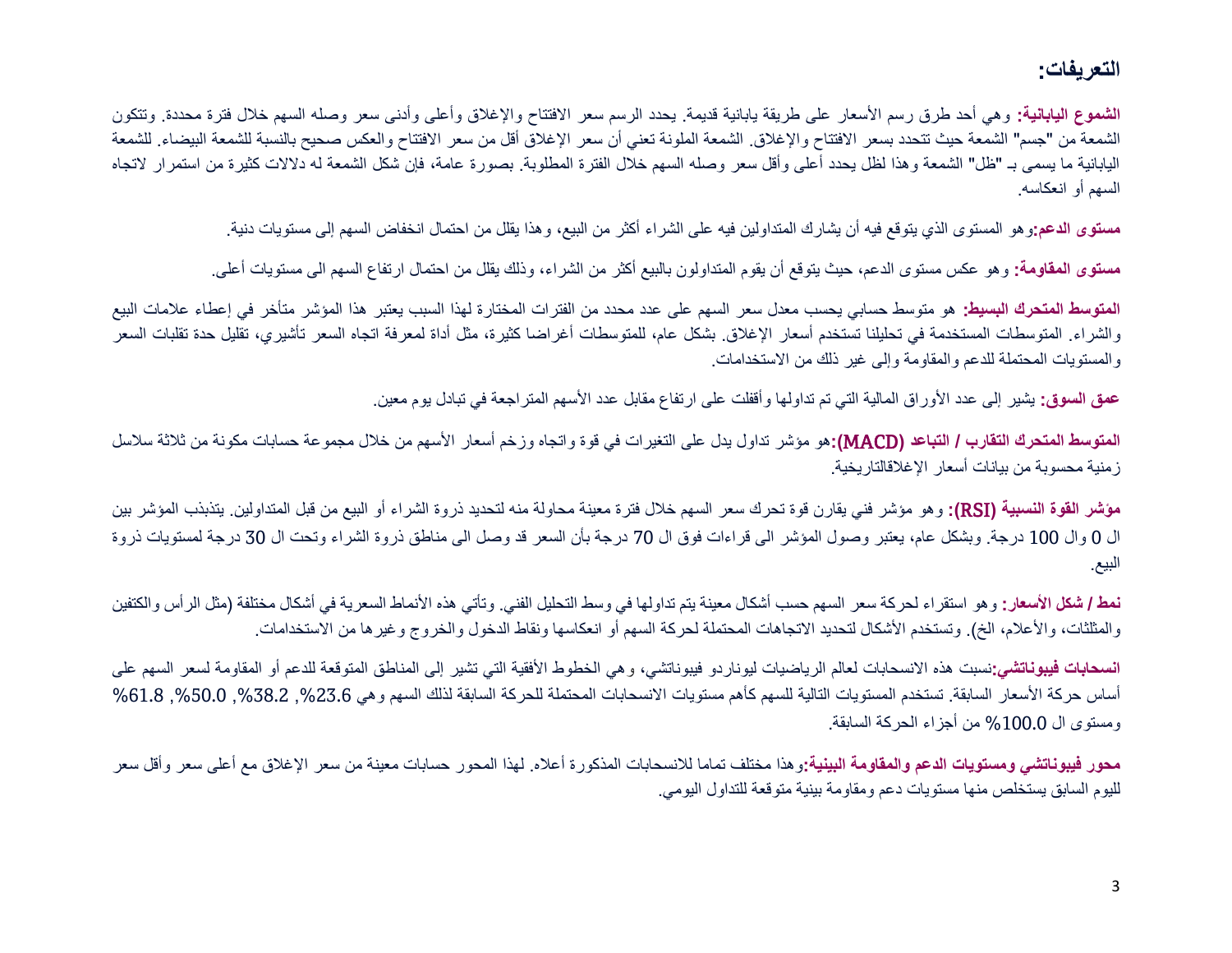# **Definitions**

Candlestick:A chart that displays the high, low, opening and closing prices for a security in a single period. The body of the candle is made up by the opening and the closing prices, i.e., the taller the body the greater the range between these two prices and vice versa. A colored candle denotes a closing price that is lower than the opening price, while a white candle shows the opposite. The candlestick's shadows or wicks show the period's high and low prices and how they compare to the opening and closing price. In general, the shape of the candle will vary upon the positions of the period's high, low, opening and closing prices.

Support: A level that could cause more buyers to step in in order to prevent the security from falling or causing the security price to head higher.

Resistance: An inverse of a support level. A resistance area or level could cause more sellers to step in in order to prevent the security from rising or causing the security price to head lower.

SMA (Simple Moving Average): Is an arithmetic average, which calculates the average price of a security over a defined number of periods and is thus considered a lagging indicator. SMAs used in our analysis refer to closing prices. In general, SMAs serve many purposes, such as a smoothing tool, an indicative price direction and potential support/resistance levels.

Market Breadth: Breadth indicates the number of securities that have closed higher vs. the number of decliners in a particular exchange.

MACD (Moving Average Convergence/Divergence):Is a trading indicator, which shows changes in the strength, direction, momentum and duration of a trend in a stock's price through a collection of three-time series calculated from historical closing price data.

RSI (Relative Strength Index): Is a momentum indicator that compares a security's price gains to its losses for a predetermined number of periods (we generally use 14 periods). The RSI attempts to point out how a security, in relative terms, is in the overbought/oversold zone. Securities with a RSI above 70 could be considered as overbought, and below 30 could be considered as oversold.

Pattern/Formation:Is a graphical presentation of a security's price activity over a certain period of time. Formations come in different shapes (such as, head & shoulders, triangles, flags, and so on). They can be used to identify potential trends, reversal of trends, price targets, entry and exit points, etc.

Fibonacci Retracements: Are horizontal lines that indicate expected areas of support/resistance for a security based on a predetermined price movement. These levels are usually indicated by Fibonacci ratios of 23.6%, 38.2%, 50.0%, 61.8% and 100% from that particular movement.

Fibonacci Pivot and Intraday Support/Resistance: A Pivot Point is generally used to formulate expected future support/resistance levels. From the base Pivot Point, Fibonacci multiples of the high-low differential are added to form resistance levels and subtracted to form support levels.